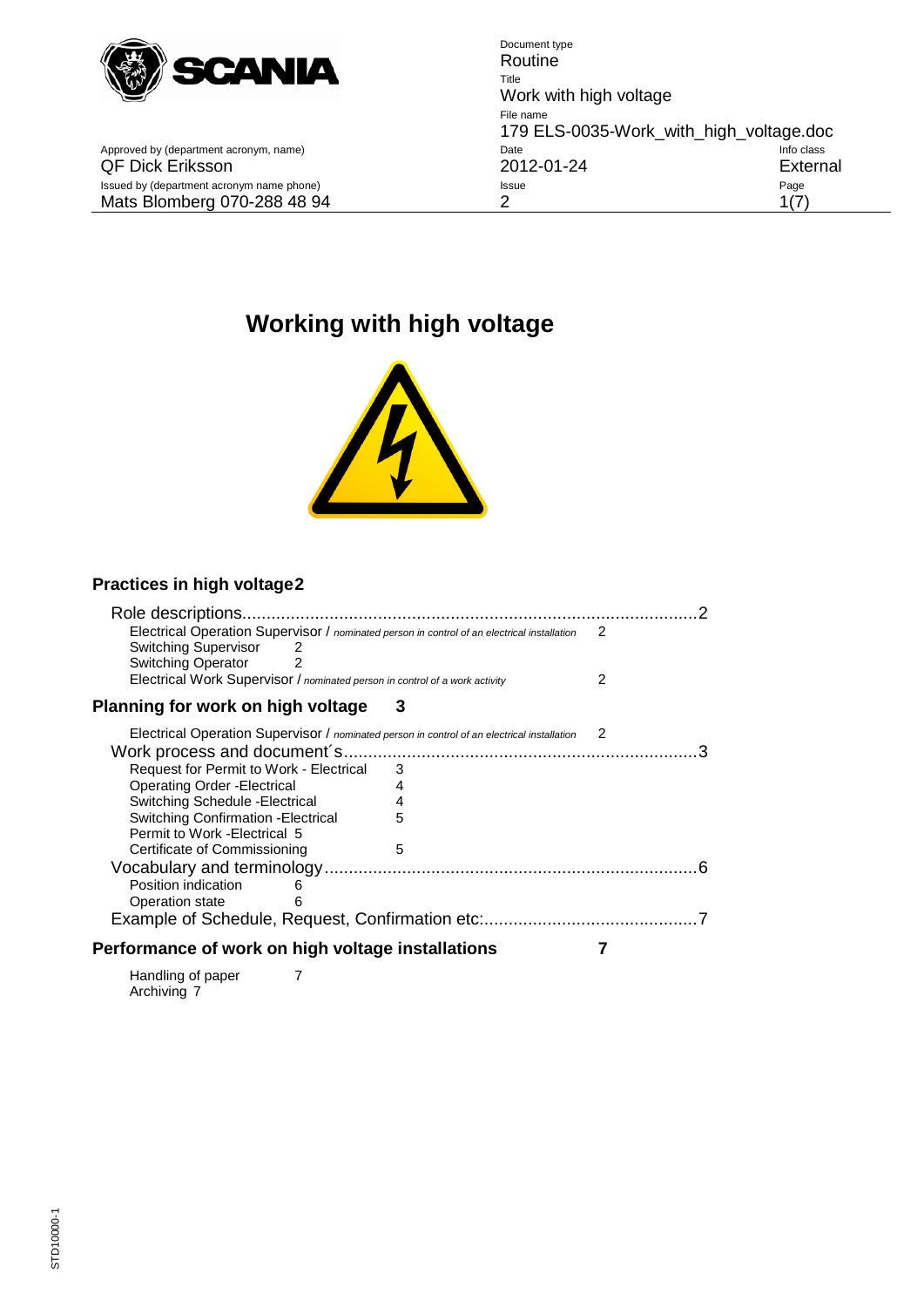

Document type Routine Title Work with high voltage File name 179 ELS-0035-Work\_with\_high\_voltage.doc<br>Date Info class Approved by (department acronym, name) date Info contains the International Date QF Dick Eriksson 2012-01-24 External Issued by (department acronym name phone) example according to the example of the Page Page Page Mats Blomberg 070-288 48 94 2 2(7)

# <span id="page-1-0"></span>**Practices in high voltage**

All work with high voltage, over 1kV, shall normally be preceded by Request for Permit to Work (arbetsbegäran), Operating Order (driftorder) or any kind of evidence and even a Switching Schedule (kopplingssedel). Permit to Work (arbetsbevis) shows that safety measures, disconnecting and blocking, are performed. Certificate of Commissioning (driftsbevis) indicates that the object is ready for commissioning.

Work may not commence before all safety checks are carried out including using the use of Permit to Work. Arming shall not occur before Switching Supervisor received Certificate of Commissioning.

## <span id="page-1-1"></span>**Role descriptions**

Description of the different roles in the work with high voltage, please note that a person can have several different roles.

#### <span id="page-1-2"></span>*Electrical Operation Supervisor / nominated person in control of an electrical installation*

• Person who is appointed by the facility owner and responsible for maintenance and operation of electrical installations, the responsibility can be delegated in selected parts.

#### <span id="page-1-3"></span>*Switching Supervisor*

Person responsible for planning and couplings within the area specified by the electrical operation supervisor, see 179-ELS-0030

#### <span id="page-1-4"></span>*Switching Operator*

Person on the order from Switching Supervisor performs connection work. Can be the same person as Electrical Work Supervisor.

#### <span id="page-1-5"></span>*Electrical Work Supervisor / nominated person in control of a work activity*

Person whom been delegated the work task by the employer to be responsible for the performance of electrical work.

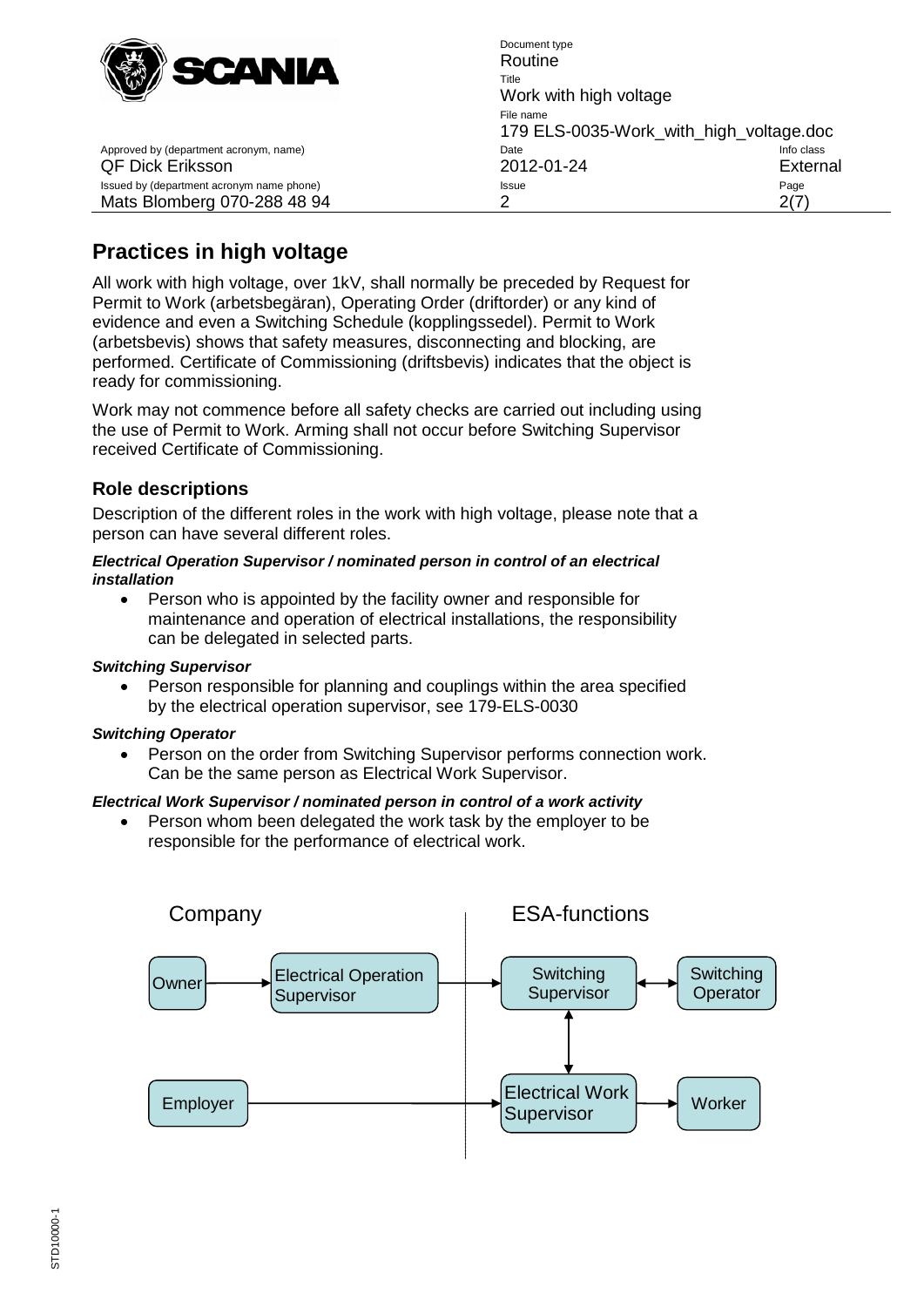

Approved by (department acronym, name)

Document type Routine Title Work with high voltage File name 179 ELS-0035-Work\_with\_high\_voltage.doc QF Dick Eriksson 2012-01-24 External Issued by (department acronym name phone) and a state of the state of the Page Page Page Mats Blomberg 070-288 48 94 2 2 3(7)

# <span id="page-2-0"></span>**Planning for work on high voltage**

## <span id="page-2-1"></span>**Work process and document´s**



#### <span id="page-2-2"></span>*Request for Permit to Work - Electrical*

Request for Permit to Work shall be made in writing by Switching Supervisor and in advance of the planned work. In a low voltage installation, below 1kV, determines Switching Supervisor if

and when a written Request for Permit to Work is needed.

Written Request for Permit to Work must include at least:

- the plant parts affected
- name and telephone number of client
- the current account to be charged
- site boundaries witch sketch
- scope of work, place of certificate shifting
- changes after work is performed
- <span id="page-2-3"></span>• risk assessment methodology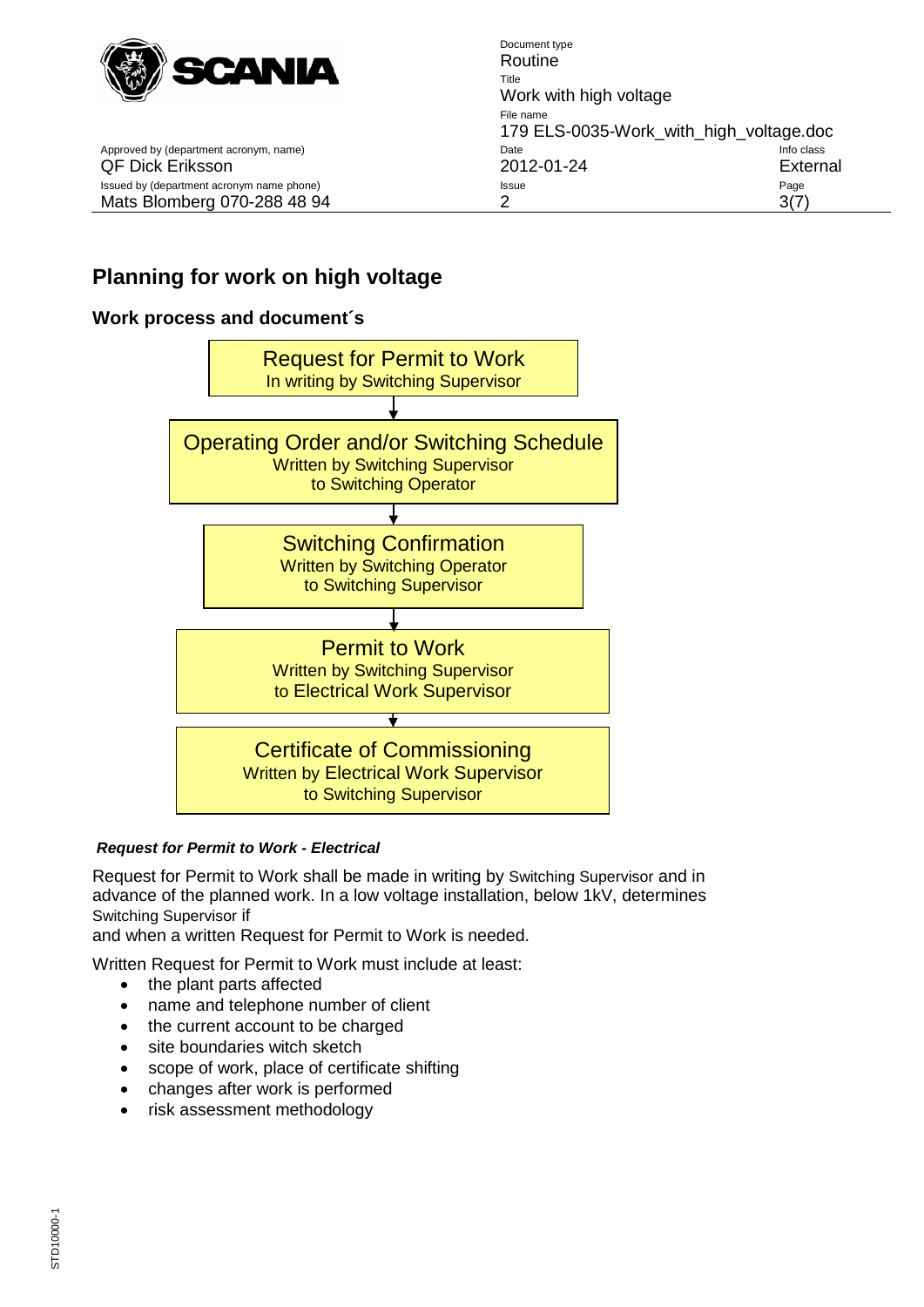

Document type Routine Title Work with high voltage File name 179 ELS-0035-Work\_with\_high\_voltage.doc<br>Date Info class Approved by (department acronym, name) department acronomic control class control class Date QF Dick Eriksson 2012-01-24 External Issued by (department acronym name phone) Issue Mats Blomberg 070-288 48 94 2 2 4(7)

# *Operating Order -Electrical*

Written by Switching Supervisor to Switching Operator.

Overriding document issued when the couplings involving more than one Switching Supervisor and/or Electrical Work Supervisor, as well as the directive, if any issued by Electrical Operation Supervisor. We may be concerned by switching orders from owners of the superior electrical supply system.

The measures shall be performed in the order listed on the Operating Order. Before

an operation is issued, it shall be verified and signed by another person with the appropriate skills.

Operating Order must include information about:

- issuers
- who should be notified
- who controlled the operational order
- name on Switching Supervisor
- scope
- date and time of performance
- Electrical Work Supervisor
- conditions that apply before the switching work and the actions to be taken for the work

#### <span id="page-3-0"></span>*Switching Schedule -Electrical*

When we ourselves shall operate in our power supply system, we have to write a Switching Schedule. The Switching Schedules shall be written by Switching Supervisor to Switching Operator.

At malfunctions or operational shifts it is important to use a written form. This is transmitted preferably by telefem or fax (no SMS when you can't guarantee that all information has reached the receiver). On these occasions can Switching Schedule consists of written instructions drawn up in advance.

A Switching Schedule must have a unique designation to preclude confusion. The Switching Schedule should be approved by another skilled person before the work begins.

A Switching Schedule must include information about:

- who created the Switching Schedule
- what plant parts with boundaries that work / break cover
- numbered actions with normally one action for each point

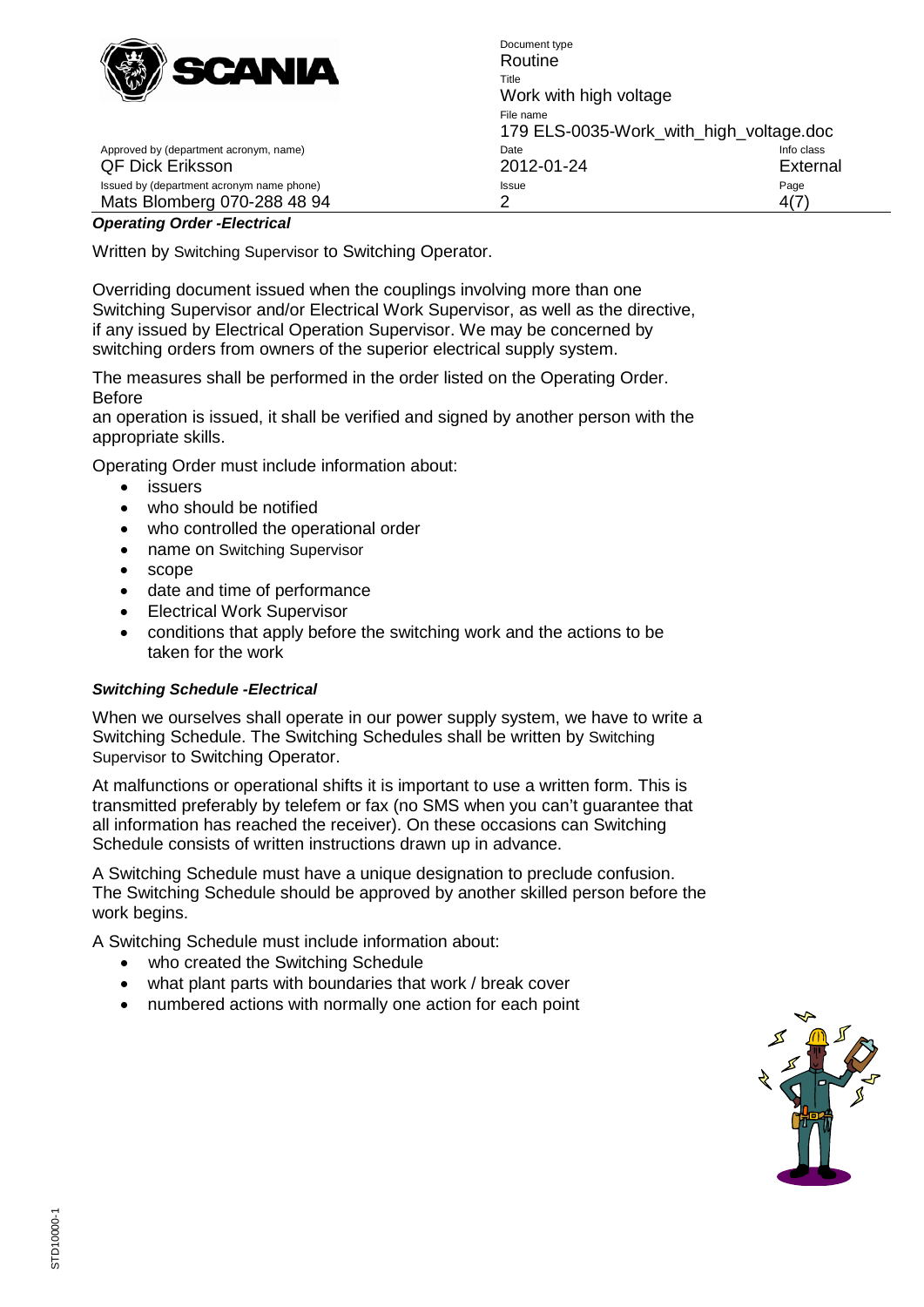

Document type Routine Title Work with high voltage File name 179 ELS-0035-Work\_with\_high\_voltage.doc<br>Date Info class Approved by (department acronym, name) department acronomic control control class Date QF Dick Eriksson 2012-01-24 External Issued by (department acronym name phone) and a state of the Issue Page Page Page Mats Blomberg 070-288 48 94 2 2 5(7)

### <span id="page-4-0"></span>*Switching Confirmation -Electrical*

Anyone who has performed a coupling must write a Switching Confirmation, the confirmation shall be written by Switching Operator to Switching Supervisor.

According to the definition the switching confirmation is a receipt that ordered actions have been executed, or that the facility has special coupling positions.

A Switching Confirmation shall be provided when:

- disconnector is blocked
- railway circuit breaker blocked in a disconnected position
- fuses and circuit breaker, over 160 A, removed and blocked
- jumper/slack removed for work and fixated
- earth device attached
- bus bar has been disconnected

Written confirmation of the coupling means couplings mode is maintained until confirmation is repealed. Termination of a written Switching Confirmation is made by written note, or order of a new coupling.

#### <span id="page-4-1"></span>*Permit to Work -Electrical*

Permit to Work are confirmation that the safety measures taken for work in the electrical plant section that the evidence indicates.

The evidence implies that the measures will continue until the Certificate of Commissioning submitted by the holder of the permission. Permit to Work must be in writing and signed by Switching Supervisor for Electrical Work Supervisor.

Permit to Work must include information about:

- issuers
- recipients
- the plant parts with boundaries that the work covers
- any measures against dangerous induction from parallel lines /cables
- possible attached work earthing devices

#### <span id="page-4-2"></span>*Certificate of Commissioning*

If there are Permit to Work, must the Certificate of Commissioning be submitted by the holder of the Permit to Work. The Certificate of Commissioning is a confirmation that an installation part is ready for operation with the changes that the evidence specify.

Certificate of Commissioning must include information about:

- who provided the evidence
- the plant sections that the Certificate of Commissioning refers to
- any changes to the facility and its coupling modes
- any changes of solid state relays, control systems and measuring equipment

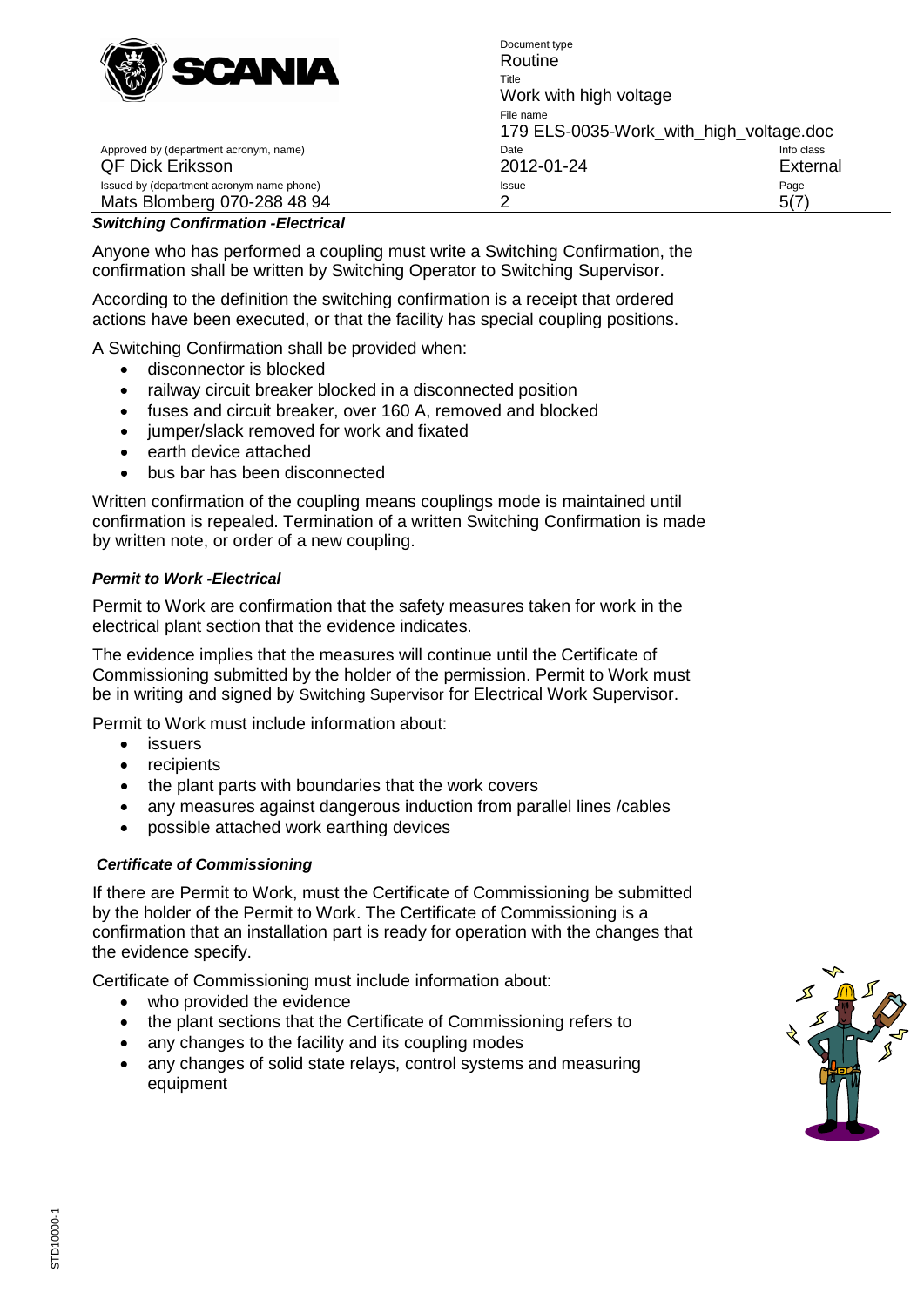

Document type Routine Title Work with high voltage File name 179 ELS-0035-Work\_with\_high\_voltage.doc Approved by (department acronym, name) Date Date Date Device info class Info class<br>
2012-01-24 External QF Dick Eriksson 2012-01-24 External Issued by (department acronym name phone) Issue Mats Blomberg 070-288 48 94 2 2 6(7)

# <span id="page-5-0"></span>**Vocabulary and terminology**

To avoid misunderstandings, use the following vocabulary in high voltage work.

#### <span id="page-5-1"></span>*Position indication*

| Object                                                                 | Position indication   |                                 | Order expression                |                                    |  |
|------------------------------------------------------------------------|-----------------------|---------------------------------|---------------------------------|------------------------------------|--|
| Circuit-breaker<br>Switch<br>Contactor                                 | On.                   | Off                             | Close                           | Open                               |  |
| Disconnecting circuit-breaker                                          |                       | 0                               |                                 |                                    |  |
| <b>Disconnector</b><br>Switch-disconnector<br>Fuse-switch-disconnector | Closed                | Open                            | Close                           | Open                               |  |
| Fuse-disconnector<br>Safety<br>Earthing switch<br>switch               | 1                     | 0                               |                                 |                                    |  |
| Disconnection with withdraw<br>able unit                               | Closed                | Open                            | Close                           | Open                               |  |
|                                                                        | operating<br>position | <b>Disconnected</b><br>position | Set to<br>operating<br>position | Set to<br>disconnected<br>position |  |
|                                                                        | 1                     | 0                               |                                 |                                    |  |

#### <span id="page-5-2"></span>*Operation state*

| Object                                   | <b>Operation state</b> |               | Order expression       |                          |
|------------------------------------------|------------------------|---------------|------------------------|--------------------------|
| Earth Circuit connector                  | Attached               | Removed       | Attach                 | Remove                   |
| Fuse<br>Connecting piece<br>Jumper/Slack | Attached               | Removed       | Attach                 | Remove                   |
| Relay protection<br>Automatic system     | Operating              | Not operating | Take into<br>operation | Take out of<br>operation |
| Part of an installation                  | Connected              | Disconnected  | Connect                | <b>Disconnect</b>        |
| <b>Blocking</b>                          | <b>Blocked</b>         | Not blocked   | <b>Block</b>           | Remove<br>blocking       |